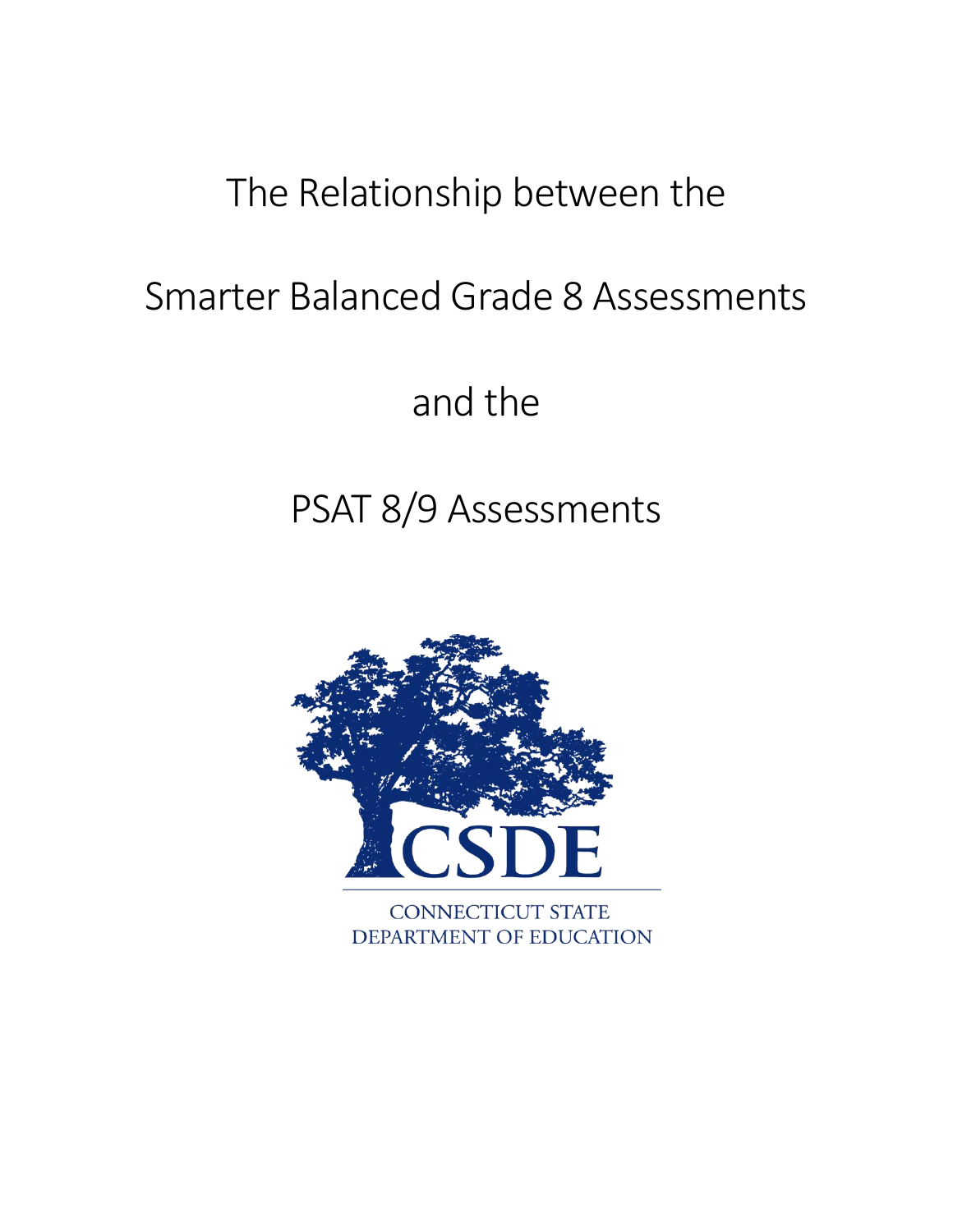# Contents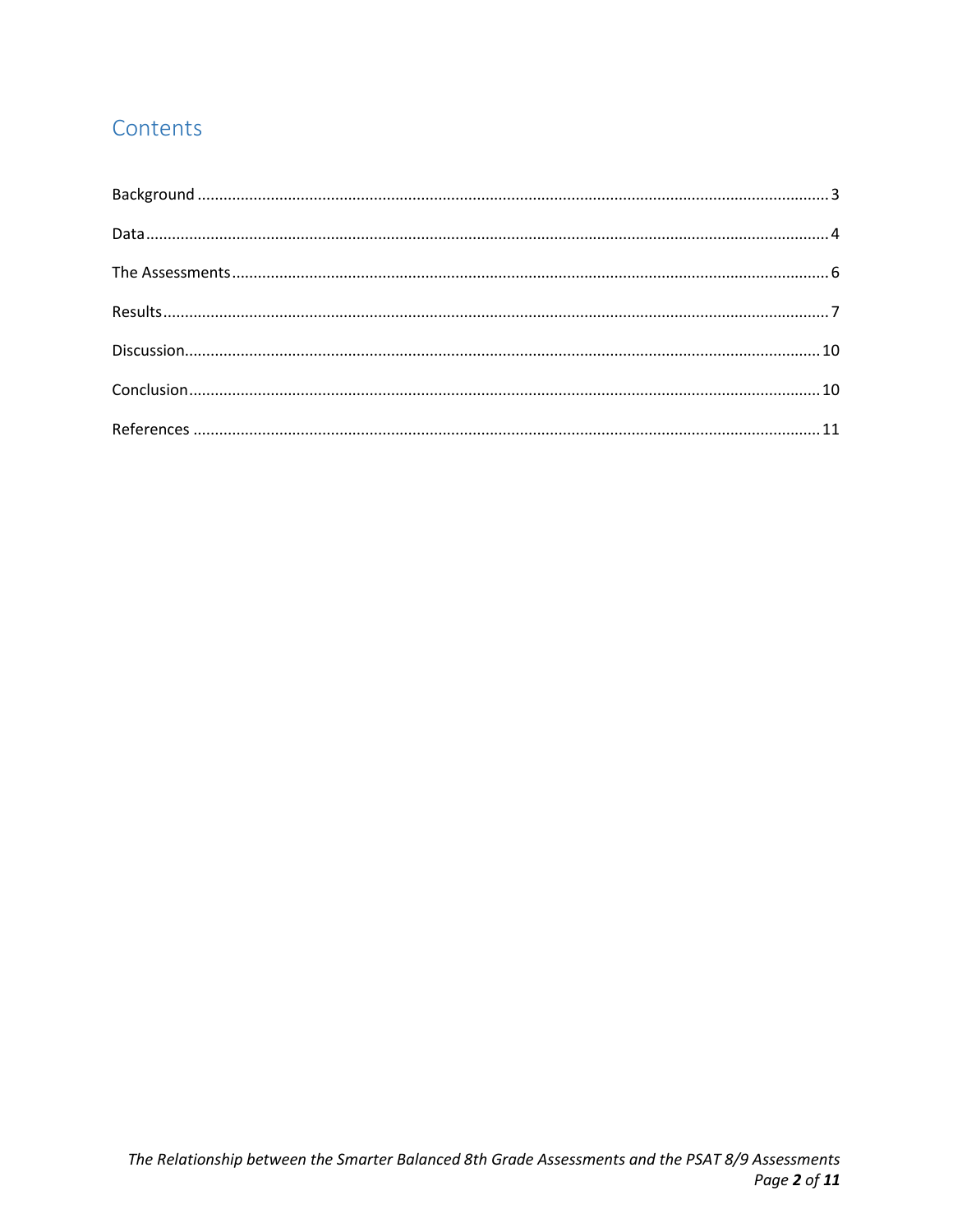### <span id="page-2-0"></span>Background

Connecticut adopted the Common Core State Standards in July 2010. The Connecticut State Department of Education (CSDE) began a partnership with other states, as part of the Smarter Balanced Assessment Consortium, to develop a new assessment system that is aligned to those standards. In 2014-15, the CSDE administered the first operational version of the Smarter Balanced assessments as its accountability assessment in Grades 3 through 8 and 11.

In 2012, the Connecticut General Assembly passed legislation (Public Act 12-40) which required Connecticut's public universities to utilize multiple measures for determining whether incoming students need academic remediation. The CSDE partnered with the Connecticut State University system to get the Smarter Balanced assessment accepted as one of the multiple measures. In the meantime, however, many educators, students, and parents began expressing concerns about the  $11<sup>th</sup>$  grade Smarter Balanced assessment because it added another assessment to an already crowded field for high school juniors. After extensive stakeholder feedback and negotiations, Connecticut discontinued the 11<sup>th</sup> grade Smarter Balanced assessment and began administering the College Board's redesigned SAT as its accountability assessment in  $11<sup>th</sup>$  grade.

The College Board redesigned the SAT from being more of a general reasoning test to one that "measures the knowledge, skills, and understandings that the best available research evidence indicates are essential for college and career readiness and success… that students must undertake in the best high school courses being taught today" (College Board, 2015). It also revamped its PSAT (grades 10/11) and Readistep (grades 8/9) assessments in a similar manner. The Readistep 8/9 assessment was rebranded as the PSAT 8/9 starting with the fall 2015 administration. An independent standards alignment review (CSDE, 2016a) confirmed that the redesigned SAT was reasonably aligned to the new standards.

The CSDE has been unequivocal in its message that standards and not assessments should guide curriculum development and instruction. However, in many informal conversations, educators reveal that in light of the change away from Smarter Balanced as the Grade 11 assessment, they felt a need to administer the PSAT 8/9 assessments in the fall of the freshman year in order to get a baseline of student achievement in English language arts and mathematics so as to identify students who might need additional support before taking the SAT in Grade 11. Though the College Board assessments were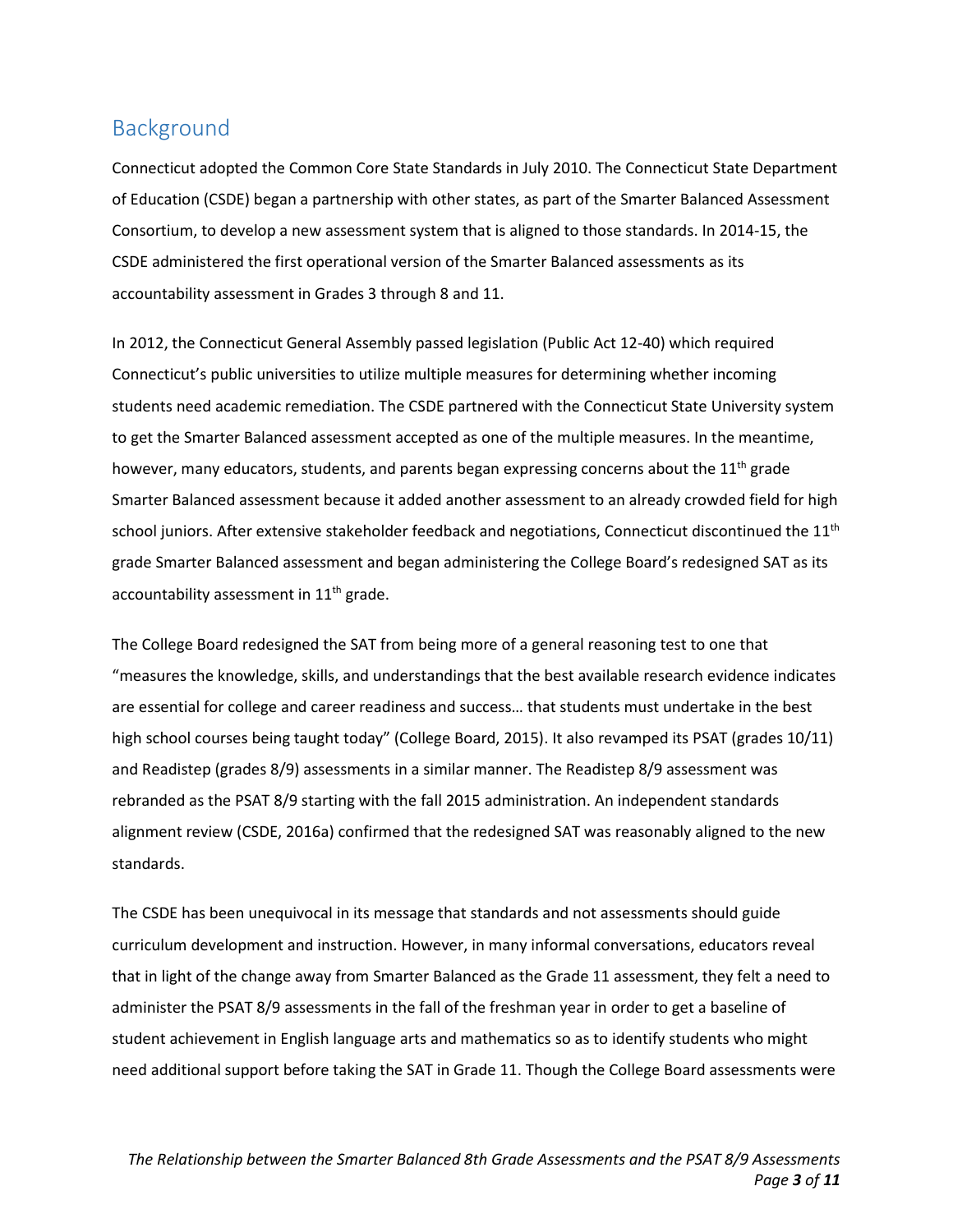aligned to a similar knowledge base as the Common Core State Standards, these educators were not sure about the connection, if any, between the Grade 8 Smarter Balanced assessment and the PSAT 8/9.

Therefore, the CSDE conducted this study to analyze the relationship between students' Smarter Balanced results in Grade 8 and their subsequent performance on the PSAT 8/9 in the fall.

#### <span id="page-3-0"></span>Data

The sample data for this study was extracted from administrative data. The CSDE utilized its data warehouse that had already matched the Smarter Balanced results for students in grade 8 from the spring of 2015 (administered between March 17 and June 12, 2015) with their PSAT results from September 28, 2015. This means that the longest time period for a student between the two assessments was six months. Furthermore, given the 2-3 month summer vacation between the assessments, we can be reasonably confident that the achievement estimates from these two assessments are comparable and not unduly distorted by any substantial instruction.

A total of 10,398 records of 8<sup>th</sup> graders with Smarter Balanced results in both ELA and Mathematics from spring 2015 were matched with their PSAT records from September 2015. Since over 39,600 students took the Smarter Balanced assessment in Grade 8 in 2015, the 10,398 students in this sample represent about 26.3 percent of the total tested population.

The table below presents the demographic breakdown of the student records in this study and compare them to the statewide demographics from the October 2016 snapshot of student enrollment.

|                                           |       | <b>Study Records</b>   |         | State, October 2016 |                        |         |  |
|-------------------------------------------|-------|------------------------|---------|---------------------|------------------------|---------|--|
| Race/Ethnicity                            | Free  | <b>Not</b><br>Eligible | Reduced | <b>Free</b>         | <b>Not</b><br>Eligible | Reduced |  |
| American Indian or Alaska Native          | 0.1%  | 0.1%                   | $0.0\%$ | 0.1%                | 0.2%                   | 0.0%    |  |
| Asian                                     | 1.4%  | 2.8%                   | 0.4%    | 1.0%                | 3.9%                   | 0.2%    |  |
| <b>Black or African American</b>          | 12.9% | 6.4%                   | 1.4%    | 7.4%                | 4.8%                   | 0.7%    |  |
| Hispanic/Latino of any race               | 21.0% | 6.9%                   | 2.2%    | 14.5%               | 8.0%                   | 1.5%    |  |
| Native Hawaiian or Other Pacific Islander | 0.0%  | 0.0%                   | 0.0%    | 0.0%                | 0.1%                   | 0.0%    |  |
| Two or More Races                         | 1.0%  | 1.4%                   | 0.2%    | 1.0%                | 1.8%                   | 0.2%    |  |
| White                                     | 7.6%  | 32.3%                  | 1.9%    | 7.4%                | 45.5%                  | 1.8%    |  |
| <b>Total</b>                              | 44.0% | 50.0%                  | 6.1%    | 31.4%               | 64.1%                  | 4.5%    |  |

*Table 1: Race/Ethnicity by Free/Reduced Price Meal Eligibility for All Matched Records*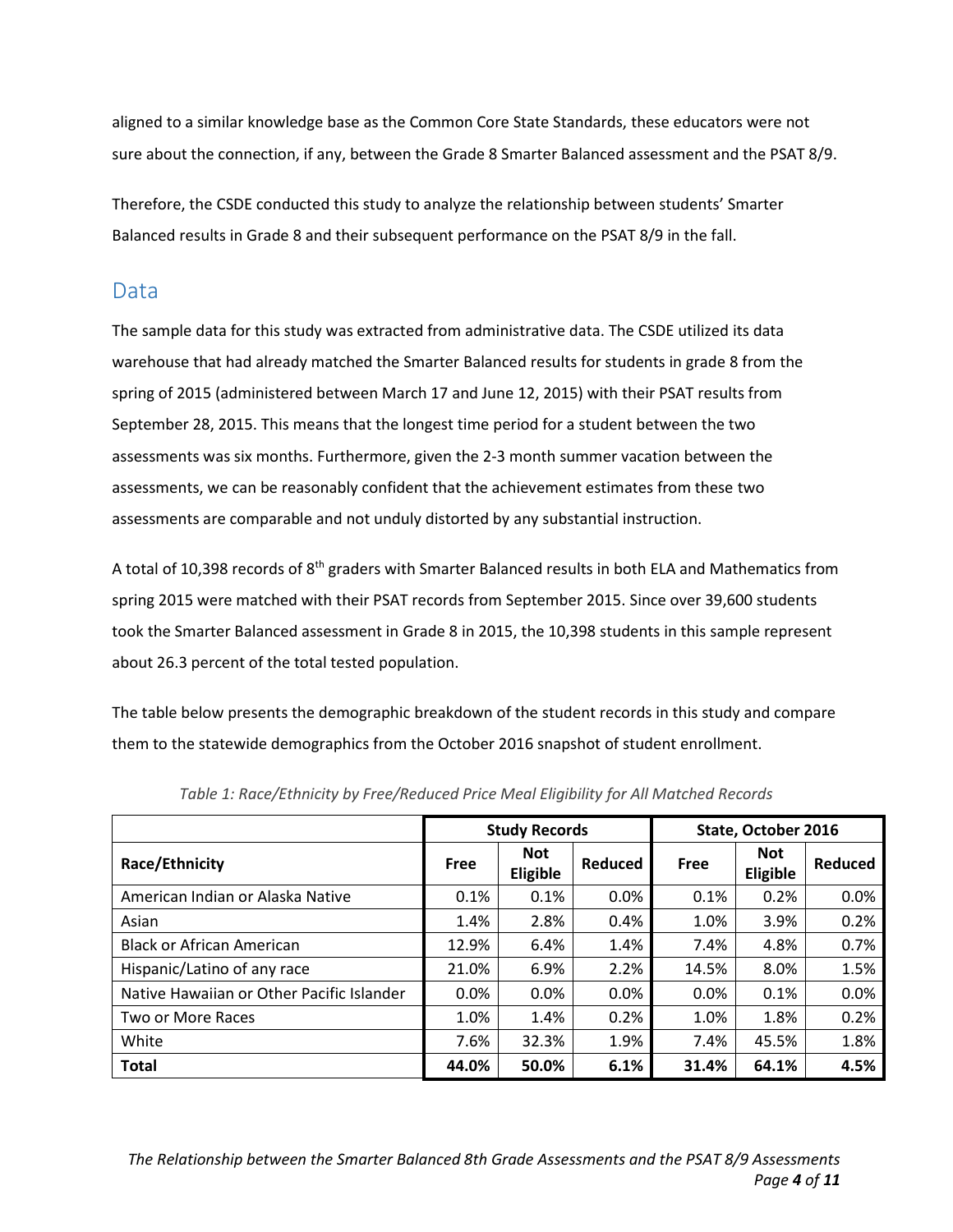Overall, a greater percentage of students in the study were black (20.7 percent) or Hispanic (30.1 percent) as compared to the statewide population (12.9 percent black and 24.0 percent Hispanic). The same is true for low socioeconomic status as evidenced by a student's eligibility for free/reduced price meals (50.1 percent in the study as compared to 35.9 percent statewide).

In 2015, Connecticut reimbursed the expenses relative to PSAT assessments for all students in Connecticut's thirty lowest performing districts i.e., the Alliance Districts. The demographics of the current sample are reflective of that decision.

Additionally, when reviewing the data, it was obvious that some students did not exhibit the motivation to perform well on one or both assessments. These were identified as students with the lowest obtainable scale score in either assessment. A total of 155 student records with the lowest scale score in either assessment were excluded. The resulting sample size was 10,243 records.

In order to derive a dataset for analysis purposes that was more representative of the statewide student population, a stratified random sample (N=3000) was extracted from the 10,243 records. The strata were a combination of race/ethnicity and free and reduced price meal eligibility status. Given that there are seven race/ethnicity and three meal eligibility categories, 21 strata were created, each with a weight that corresponded to their relative proportion in the most recent statewide enrollment (i.e., 2016-17).

The demographics of the resulting sample are provided below.

|                                           |       | <b>Stratified Random Sample</b> |                | State, October 2016 |                        |         |  |
|-------------------------------------------|-------|---------------------------------|----------------|---------------------|------------------------|---------|--|
| Race/Ethnicity                            | Free  | <b>Not</b><br>Eligible          | <b>Reduced</b> | <b>Free</b>         | <b>Not</b><br>Eligible | Reduced |  |
| American Indian or Alaska Native          | 0.1%  | 0.2%                            | 0.0%           | 0.1%                | 0.2%                   | 0.0%    |  |
| Asian                                     | 1.0%  | 3.9%                            | 0.2%           | 1.0%                | 3.9%                   | 0.2%    |  |
| <b>Black or African American</b>          | 7.4%  | 4.8%                            | 0.7%           | 7.4%                | 4.8%                   | 0.7%    |  |
| Hispanic/Latino of any race               | 14.5% | 8.0%                            | 1.5%           | 14.5%               | 8.0%                   | 1.5%    |  |
| Native Hawaiian or Other Pacific Islander | 0.0%  | 0.1%                            | 0.0%           | 0.0%                | 0.1%                   | 0.0%    |  |
| Two or More Races                         | 1.0%  | 1.8%                            | 0.2%           | 1.0%                | 1.8%                   | 0.2%    |  |
| White                                     | 7.4%  | 45.5%                           | 1.8%           | 7.4%                | 45.5%                  | 1.8%    |  |
| <b>Total</b>                              | 31.4% | 64.2%                           | 4.4%           | 31.4%               | 64.1%                  | 4.5%    |  |

*Table 2: Race/Ethnicity by Free/Reduced Price Meal Eligibility for Stratified Random Sample*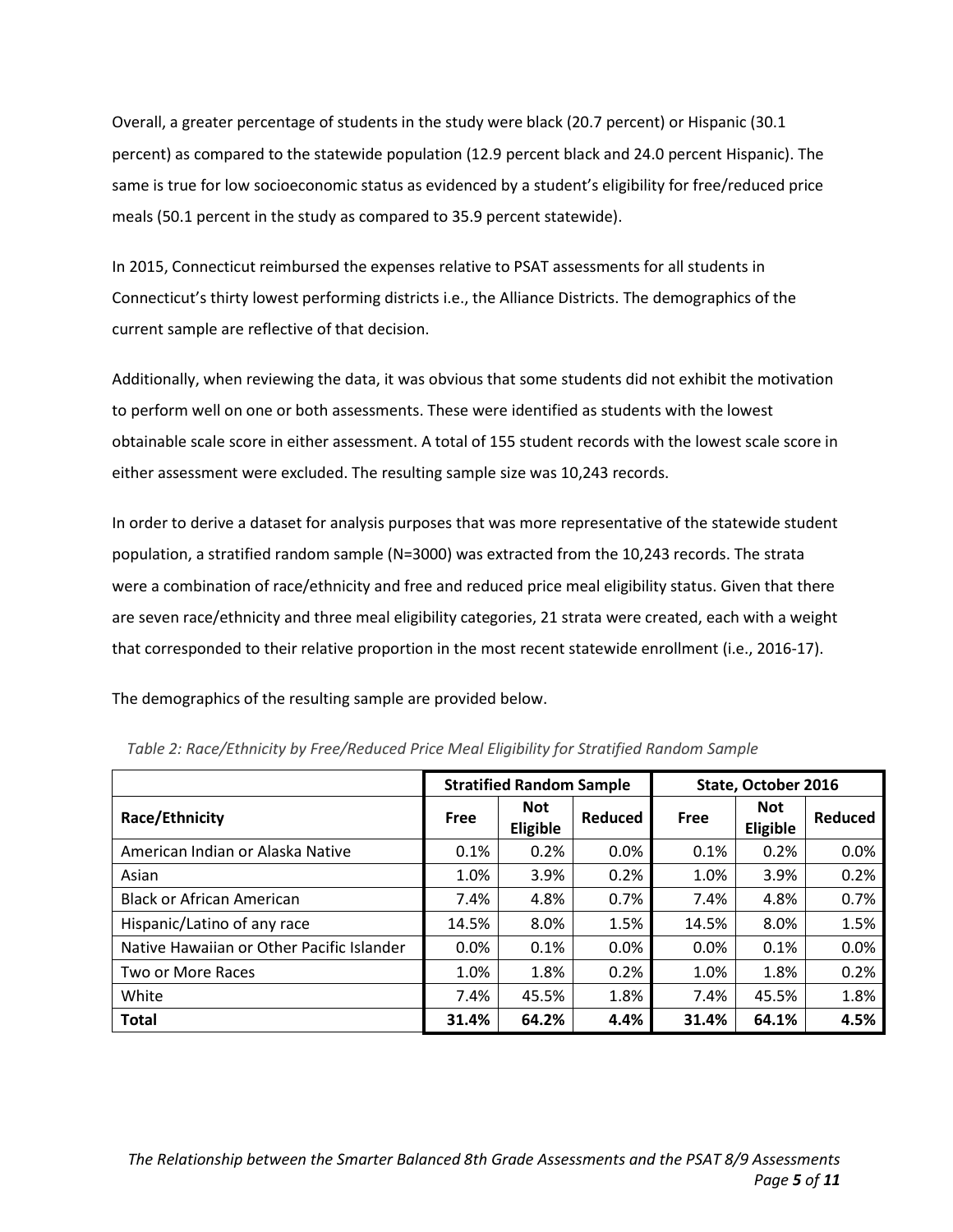### <span id="page-5-0"></span>The Assessments

The Smarter Balanced assessments are created by the Smarter Balanced Assessment Consortium. First, the consortium developed content specifications which were designed to extract performance expectations or assessment targets from the Common Core State Standards. Then, the consortium developed item and task specifications for ELA and mathematics which "*provide guidance on how to translate the content specifications into actual assessment items… The item specifications describe the evidence to be elicited and provide sample task models to guide the development of items that measure student performance relative to the target" (Smarter Balanced, 2016).*

The summative assessment blueprint ensures coverage of the breadth and depth of the standards. The assessments are delivered entirely on the computer and utilize a computer adaptive methodology for the majority of the assessment. The assessments include a variety of item types including technologyenhanced items, as well as items that require both selected and constructed responses.

The tests are not strictly timed; students may take as much time as needed to complete the test. In addition, a wide array of universal tools, accommodations, and supports are available to ensure that all students have access to demonstrate their full potential on the assessment.

*"Unidimensional Item Response Theory (IRT) models were used to calibrate items and create the Smarter Balanced test scale…. Smarter Balanced utilizes the two-parameter logistic (2PL) model and the generalized partial credit model (GPCM) to calibrate selected-response and polytomous items, respectively" (Smarter Balanced, 2016).* Overall student performance in ELA and Mathematics is reported in vertical scale scores. Independent technical reviews of the assessment have determined that student test scores on the Smarter Balanced assessments are valid and reliable measures of overall achievement on the Common Core State Standards.

The CSDE discontinued the performance task portion of its ELA assessment in February 2016 because of the limited test information derived from that component (CSDE, 2016b) given the additional administration time; therefore, the ELA test was rescored based on student responses to the computeradaptive test portion only and used for this study.

According to the College Board's informational materials for the PSAT 8/9, *"The SAT® Suite of Assessments is a group of assessments beginning with PSAT™ 8/9 (grades 8 and 9), continuing through PSAT™ 10 and PSAT/NMSQT® (grades 10 and 11), and culminating in the SAT (grades 11 and 12)… The* 

*The Relationship between the Smarter Balanced 8th Grade Assessments and the PSAT 8/9 Assessments Page 6 of 11*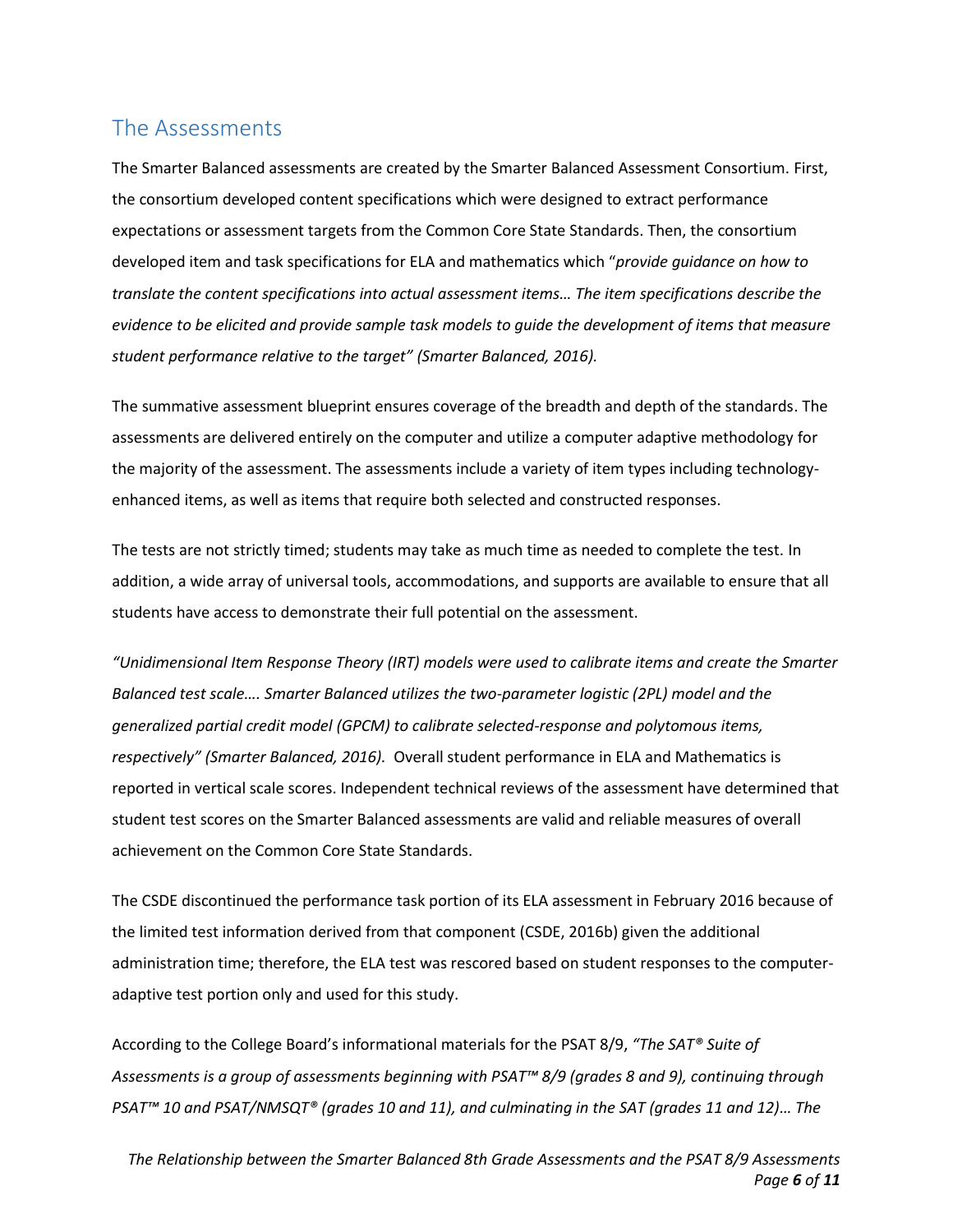*assessment includes the Reading Test, the Writing and Language Test, and the Math Test. A student's scores on the Reading Test and the Writing and Language Test are combined to arrive at a section score for Evidence-Based Reading and Writing. The Math Test score is also reported as a second section score."* September 2015 was the first administration of the redesigned PSAT.

The PSAT 8/9 is a paper-pencil, fixed form assessment. All questions on the Reading and Writing tests are multiple choice; in the Mathematics test, almost all questions are multiple choice except for a few that require a grid-in response. The ELA portion of the test has a total of 82 items (42 in Reading and 40 in Writing) while the Mathematics test has a total of 38 items. The test is timed; 85 minutes are allotted to the ELA portion (Reading and Writing combined) while 60 minutes are allotted to the Mathematics test. Raw scores (number correct) are converted to scale scores. The overall scale for each subject (ELA and Mathematics) ranges from 120 to 720. The 9<sup>th</sup> grade PSAT benchmark score for the ELA is 410 and Mathematics is 450 (College Board, 2016).

### <span id="page-6-0"></span>Results

Descriptive statistics are presented to explore the relationship between student scores on the two assessments.

Within each subject, students were grouped based on their 8<sup>th</sup> grade Smarter Balanced vertical scale scores into one of four Smarter Balanced achievement levels. For each group, the mean PSAT scores were calculated (Table 3). As expected, in both subjects, the mean PSAT scores are progressively higher for each higher Smarter Balanced achievement level.

|                                                     |      | <b>English Language Arts (ELA)</b>         |                                                                | <b>Mathematics</b>                              |     |                                                                |  |
|-----------------------------------------------------|------|--------------------------------------------|----------------------------------------------------------------|-------------------------------------------------|-----|----------------------------------------------------------------|--|
| <b>Smarter Balanced</b><br><b>Achievement Level</b> | N    | <b>Mean</b><br><b>PSAT</b><br><b>Score</b> | <b>Standard</b><br><b>Deviation</b><br>of PSAT<br><b>Score</b> | <b>Mean</b><br>N<br><b>PSAT</b><br><b>Score</b> |     | <b>Standard</b><br><b>Deviation</b><br>of PSAT<br><b>Score</b> |  |
|                                                     | 626  | 344                                        | 47                                                             | 1123                                            | 358 | 58                                                             |  |
| 2                                                   | 804  | 403                                        | 53                                                             | 842                                             | 415 | 50                                                             |  |
| 3                                                   | 1119 | 470                                        | 62                                                             | 572                                             | 465 | 48                                                             |  |
| 4                                                   | 451  | 557                                        | 63                                                             | 463                                             | 535 | 56                                                             |  |

*Table 3: Mean PSAT Scores by Smarter Balanced Achievement Level*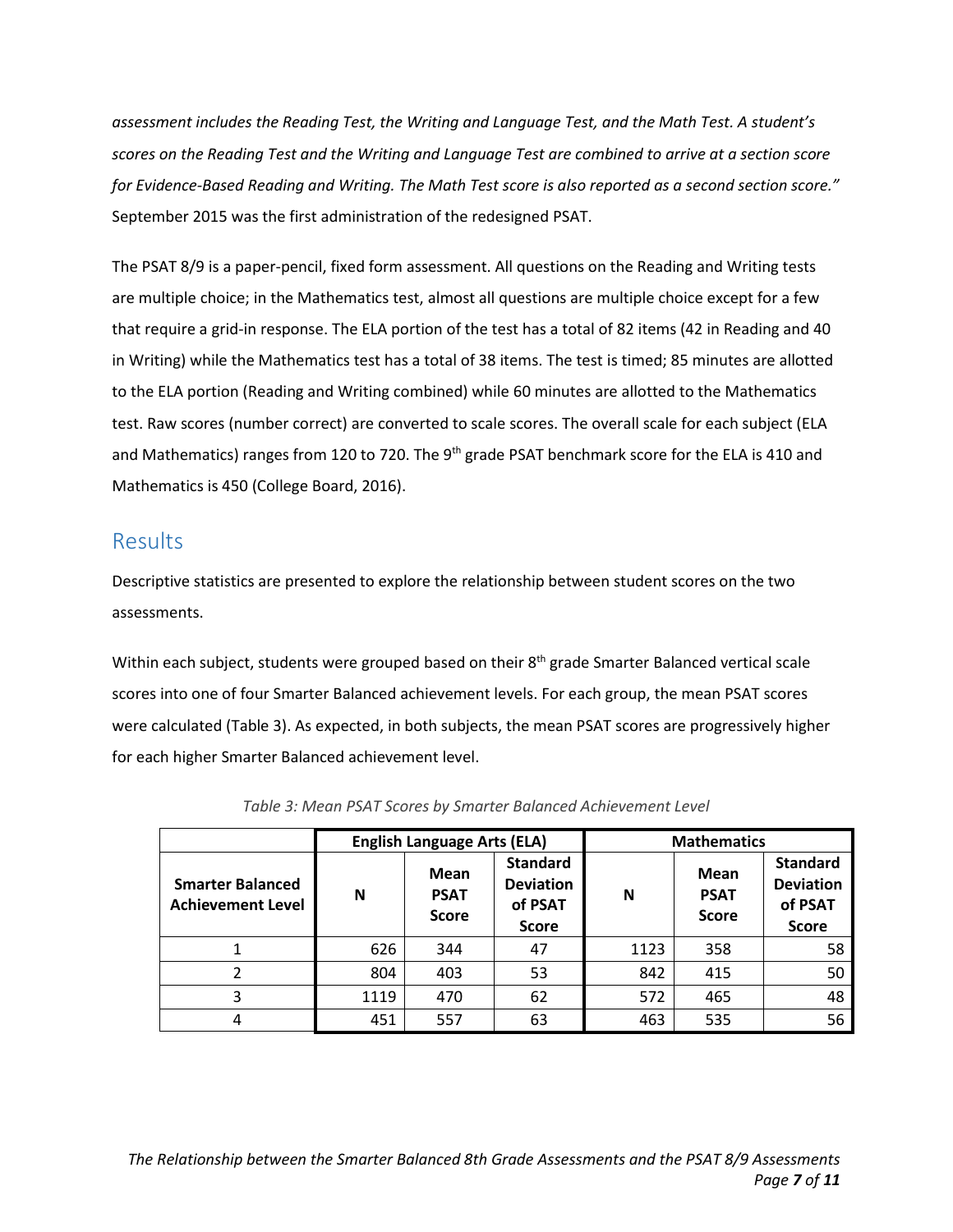Each achievement level was further divided into two categories: low and high. These categories were established during the development of Connecticut's growth model for the Smarter Balanced assessment (CSDE, 2016c). Students were grouped into these eight categories based on their 8<sup>th</sup> grade Smarter Balanced vertical scale scores (Table 4). As with the achievement levels, the mean PSAT scores and the percentage of students meeting the PSAT benchmark (410 for ELA and 450 for Mathematics) increase monotonically for each higher achievement category.

|                 |     | <b>English Language Arts (ELA)</b> |              |                  | <b>Mathematics</b> |              |              |                  |
|-----------------|-----|------------------------------------|--------------|------------------|--------------------|--------------|--------------|------------------|
| <b>CSDE</b>     |     |                                    | Std.         | Percent          |                    |              | Std.         | <b>Percent</b>   |
| <b>Smarter</b>  |     | Mean                               | Dev.         | <b>Meeting</b>   |                    | Mean         | Dev.         | <b>Meeting</b>   |
| <b>Balanced</b> | N   | <b>PSAT</b>                        | οf           | <b>PSAT ELA</b>  | N                  | <b>PSAT</b>  | οf           | <b>PSAT Math</b> |
| Achievement     |     | <b>Score</b>                       | <b>PSAT</b>  | <b>Benchmark</b> |                    | <b>Score</b> | <b>PSAT</b>  | <b>Benchmark</b> |
| Category        |     |                                    | <b>Score</b> | $(>=410)$        |                    |              | <b>Score</b> | (>=450)          |
| 1               | 327 | 334                                | 45           | 4.6%             | 673                | 347          | 58           | 2.5%             |
| $\overline{2}$  | 299 | 354                                | 48           | 14.4%            | 450                | 376          | 53           | 6.9%             |
| 3               | 404 | 390                                | 51           | 34.7%            | 439                | 402          | 50           | 15.9%            |
| 4               | 400 | 417                                | 53           | 59.5%            | 403                | 428          | 46           | 35.5%            |
| 5               | 585 | 447                                | 56           | 78.8%            | 317                | 452          | 46           | 60.6%            |
| 6               | 534 | 495                                | 58           | 93.4%            | 255                | 481          | 47           | 80.0%            |
| 7               | 239 | 534                                | 55           | 97.9%            | 208                | 508          | 42           | 92.3%            |
| 8               | 212 | 583                                | 61           | 99.5%            | 255                | 557          | 57           | 98.4%            |

*Table 4: Mean PSAT Scores by CSDE Smarter Balanced Achievement Categories*

Of those students performing at low Level 3 in ELA (i.e., category 5) and high Level 3 in Mathematics (i.e., category 6), nearly 80 percent attained the PSAT benchmark score of 410 in ELA and 450 in Mathematics. This aligns with the minimum expected performance on the Smarter Balanced which is achievement level 3 (or categories 5 and 6). In tables 3 and 4, the mean PSAT scores in one achievement level are significantly different (p<.01) from the scores in the adjacent level.

Table 5 presents the percentage of students meeting the benchmark score on both PSAT ELA *and* Mathematics assessments based on their Smarter Balanced achievement category in both subjects. Students functioning in achievement categories 6, 7, or 8 in both Smarter Balanced subject areas (i.e., the nine cells in the bottom right) evidence the highest benchmark attainment rates; of the 576 students in those areas, 530 (or 92.0 percent) attain the PSAT benchmark in both subjects. By contrast, of the students functioning in achievement categories 1, 2, or 3 in both Smarter Balanced subject areas (i.e., 9 cells in the top left), only two percent attain the PSAT benchmark in both subjects.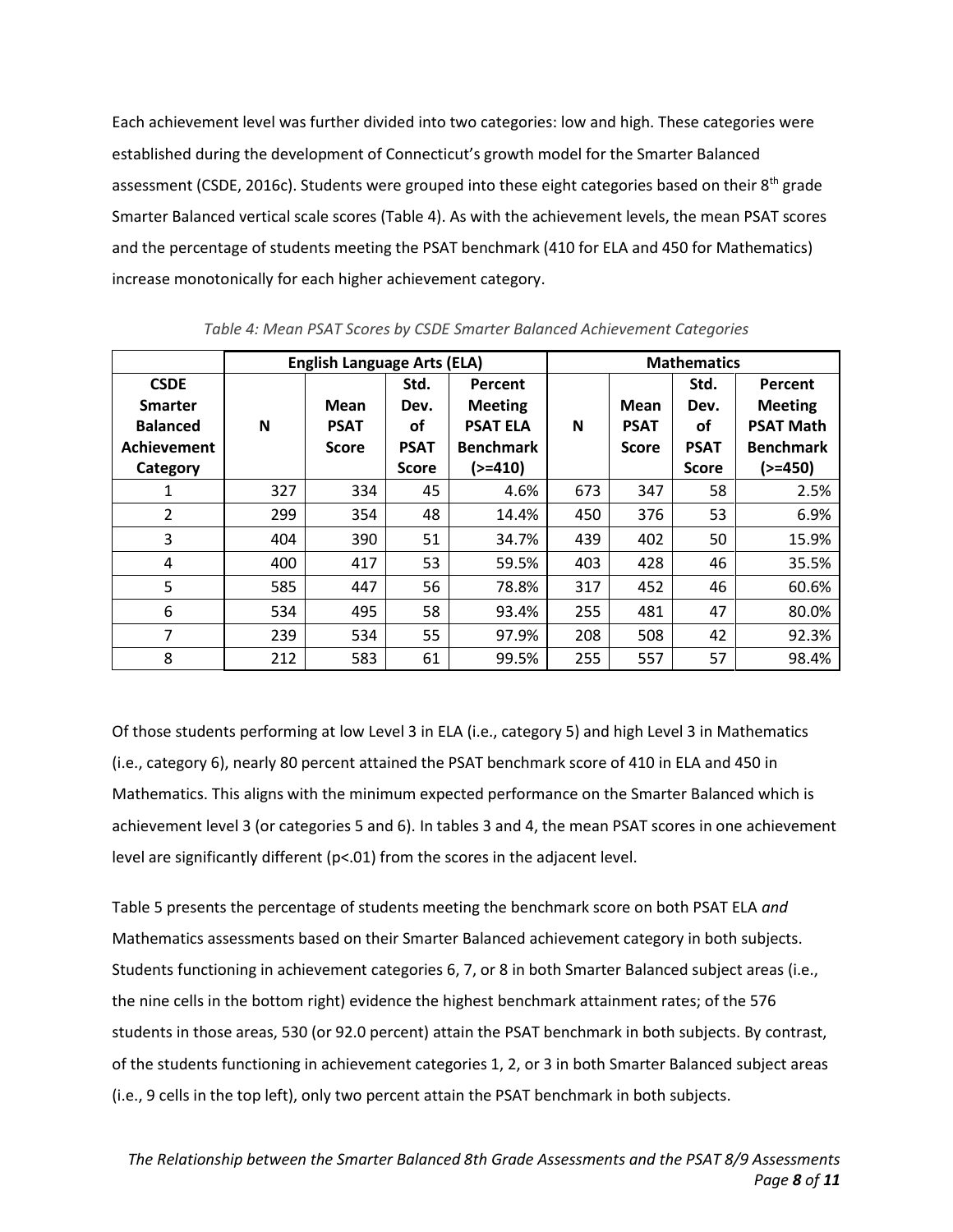|                         | <u>cope omarter balancea Achievement category</u> |                 |                 |                 |                 |                                                                  |                 |                 |                 |
|-------------------------|---------------------------------------------------|-----------------|-----------------|-----------------|-----------------|------------------------------------------------------------------|-----------------|-----------------|-----------------|
|                         |                                                   |                 |                 |                 |                 | <b>Smarter Balanced Mathematics Category (scale score range)</b> |                 |                 |                 |
|                         |                                                   | $\mathbf{1}$    | $\overline{2}$  | 3               | 4               | 5                                                                | 6               | $\overline{7}$  | 8               |
|                         |                                                   | $(2265 - 2455)$ | $(2457 - 2503)$ | $(2504 - 2544)$ | $(2545 - 2585)$ | $(2586 - 2619)$                                                  | $(2620 - 2652)$ | $(2653 - 2685)$ | $(2686+)$       |
| range)                  | 1<br>$(2288 - 2446)$                              | 0.0%            | 0.0%            | 0.0%            | N<20            | N <sub>20</sub>                                                  | N <sub>20</sub> | N <sub>20</sub> | N <sub>20</sub> |
| score                   | $\overline{2}$<br>$(2447 - 2486)$                 | 1.1%            | 2.7%            | 3.0%            | N <sub>20</sub> | N < 20                                                           | N < 20          | N < 20          | N <sub>20</sub> |
|                         | 3<br>$(2487 - 2526)$                              | 1.8%            | 3.4%            | 8.4%            | 21.1%           | 46.2%                                                            | N <sub>20</sub> | N <sub>20</sub> | N <sub>20</sub> |
| Category (scale         | 4<br>$(2527 - 2566)$                              | 4.1%            | 2.2%            | 10.4%           | 28.2%           | 50.0%                                                            | N <sub>20</sub> | N <sub>20</sub> | N <sub>20</sub> |
| ELA                     | 5<br>$(2567 - 2617)$                              | 4.8%            | 10.2%           | 16.4%           | 26.4%           | 57.8%                                                            | 67.8%           | 81.3%           | N <sub>20</sub> |
| <b>Smarter Balanced</b> | 6<br>$(2618 - 2667)$                              | N <sub>20</sub> | 12.5%           | 26.2%           | 33.7%           | 60.4%                                                            | 77.0%           | 95.7%           | 98.3%           |
|                         | 7<br>$(2668 - 2703)$                              | N <sub>20</sub> | N <sub>20</sub> | N <sub>20</sub> | 40.0%           | 69.2%                                                            | 82.2%           | 96.1%           | 98.3%           |
|                         | 8<br>$(2704+)$                                    | N <sub>20</sub> | N <sub>20</sub> | N <sub>20</sub> | N <sub>20</sub> | N <sub>20</sub>                                                  | 88.5%           | 91.5%           | 99.2%           |

*Table 5: Percentage of Students Meeting PSAT Benchmark in Both Subjects Based on CSDE Smarter Balanced Achievement Category*

Moderate correlations are noted in both subjects between student scores on the 8<sup>th</sup> grade Smarter Balanced and their scores on the PSAT 8/9 assessment. The correlation in ELA (*r* = 0.796) was slightly stronger than the one for Mathematics (*r* = 0.778,).



*Figure 1: Smarter Balanced vs PSAT Scatter Plots: ELA (left) and Mathematics (right)*

*The Relationship between the Smarter Balanced 8th Grade Assessments and the PSAT 8/9 Assessments Page 9 of 11*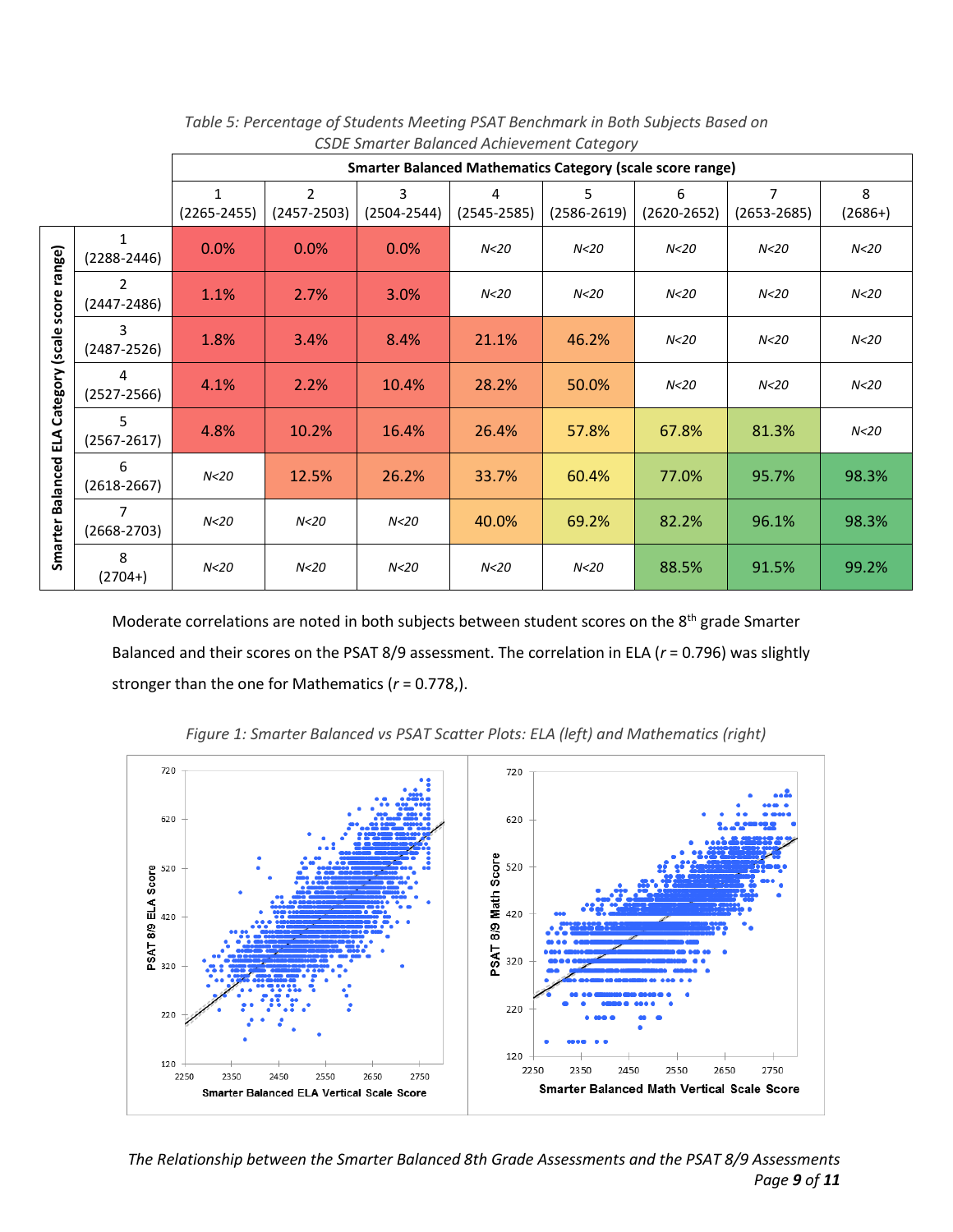#### <span id="page-9-0"></span>**Discussion**

Though there are significant differences in the design and delivery of the two assessments, the findings from this study indicate that there is a moderate relationship between student performance on the Smarter Balanced assessments in ELA and Mathematics in  $8<sup>th</sup>$  grade and performance on the PSAT 8/9 – the first assessment in the College Board's new "SAT Suite of Assessments." Students with strong skills on the Smarter Balanced assessments in both subjects (i.e., high Level 3 or better) are the ones who are also attaining the PSAT benchmark in both subjects at high rates (i.e., 75% or better).

Therefore, high school educators in 9<sup>th</sup> grade who are looking for a solid measure of overall student achievement on the Common Core State Standards for their incoming freshmen, can confidently rely on the 8<sup>th</sup> grade results from the highly-aligned Smarter Balanced assessment. If educators desire greater information about a student's knowledge in a particular skill or topic area (e.g., simultaneous linear equations, determine central idea from textual evidence), then it may be more useful to administer a block of test items in that skill or topic area, instead of administering another measure of overall achievement like the PSAT 8/9. Educators should also be extremely careful about not drawing inferences of student abilities in specific skills from just a few items within an overall assessment. Strategic use of different assessments for appropriate purposes (CSDE, 2016d) can greatly reduce testing time and give instructional time back to teachers. Ultimately, the standards should guide curriculum and instruction, not the results from a single test.

### <span id="page-9-1"></span>Conclusion

This study illustrates that there is a moderate relationship between student performance on the 8<sup>th</sup> grade Smarter Balanced and the fall 9<sup>th</sup> grade PSAT 8/9 assessments. The Smarter Balanced assessments provide a valid and reliable measure of overall student achievement on the Common Core State Standards. They can be used by high school educators to identify freshmen students who may need academic support so that they can get back on track for success on the PSAT NMSQT® and the SAT®. Utilizing the Smarter Balanced results can lessen the need for additional assessments at the start of high school, thus reducing testing time while increasing instructional time. Future studies can replicate this analysis for other cohorts and compare the prediction of SAT scores based on these two assessments.